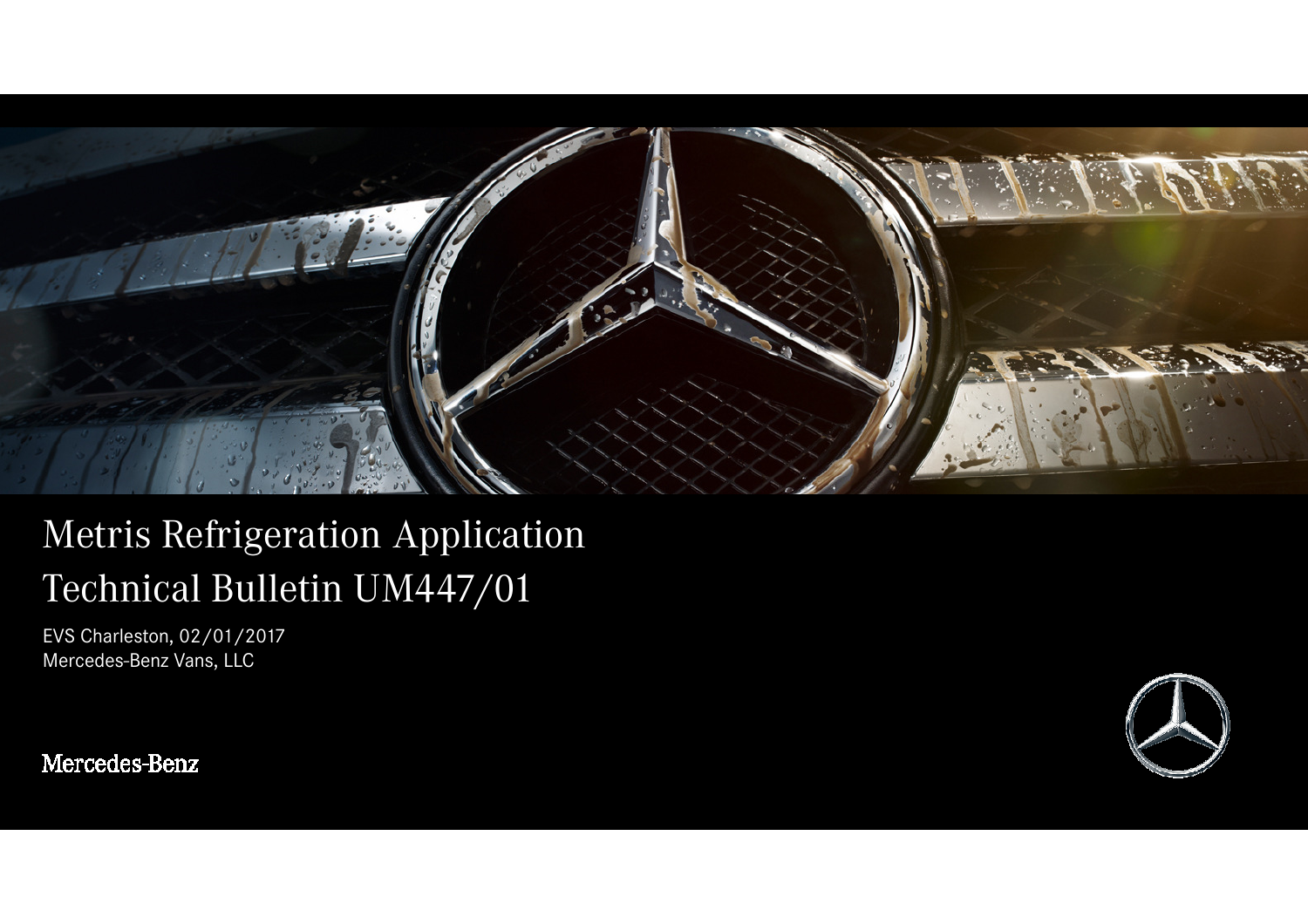### Notice

Mercedes-Benz Vans, LLC does not warrant the accuracy of the information contained in this bulletin and reserves the right to modify or append this bulletin without prior notification. Mercedes-Benz disclaims all liability associated with the provision of this bulletin.

This bulletin is not intended to serve as a work instruction, but merely to provide some helpful information for upfitters to take into consideration before retrofitting or modifying a Mercedes-Benz or Freightliner Sprinter.

Prior to making any modification to or installing any equipment in or on a Mercedes-Benz or Freightliner Sprinter, you should review and insure compliance with all applicable laws and regulations, consult with Vans Engineering Support for Upfitter Management for additional and updated information, and read the Body & Equipment Guidelines for Sprinter Model Series 906.

#### Upfitter Management Vans Contacts:

For information or upfitter inquiries please submit a request via our website:www.upfitterportal.com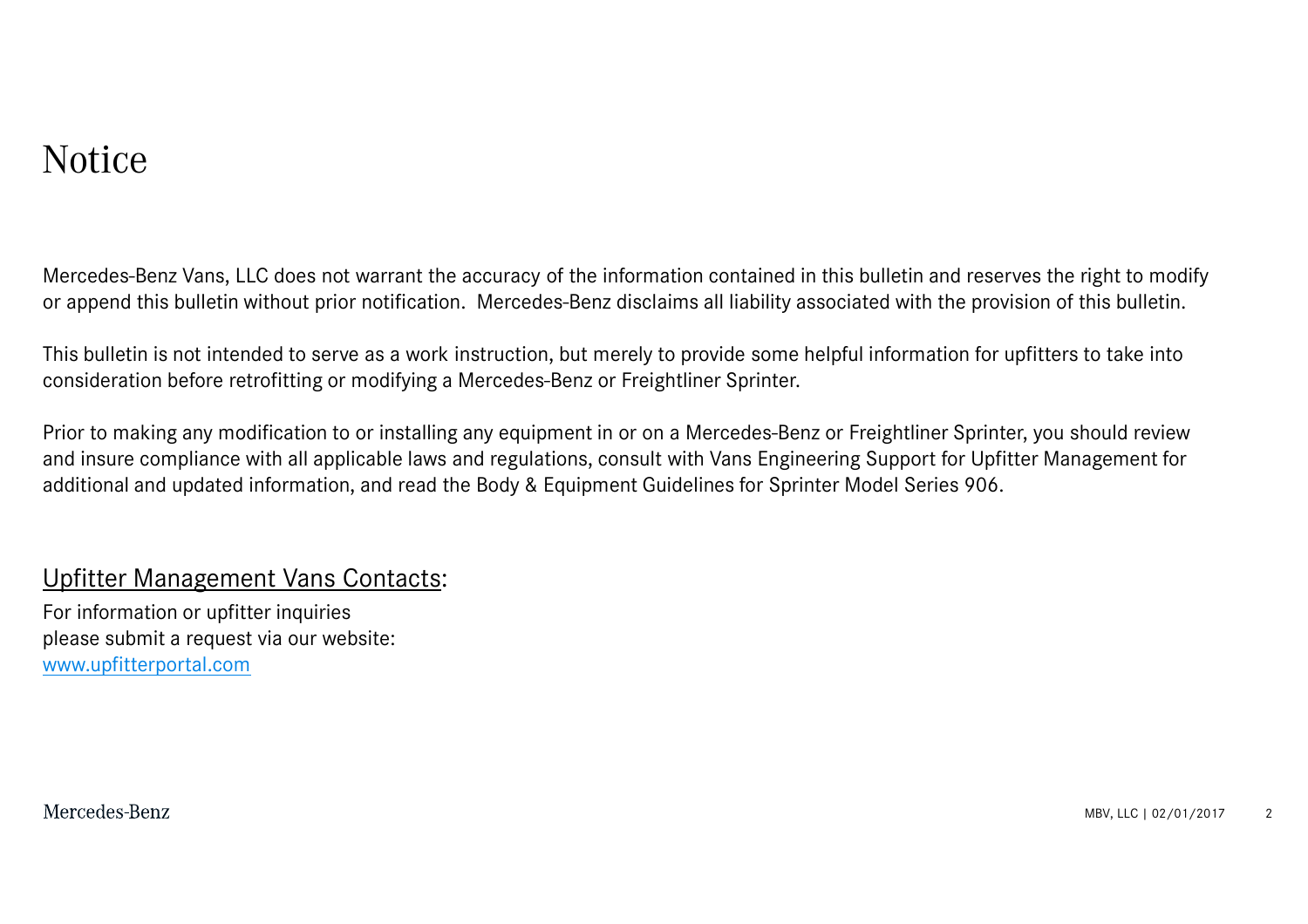## Metris Refrigeration ApplicationTechnical Bulletin

The purpose of this bulletin is to inform all alterers & special equipment manufacturers planning to convert Metris model year 2016 & newer vehicles into refrigeration vehicles. Due to the design of the Metris' engine, it is not possible to retrofit a refrigeration compressor or a secondary alternator. Only electric powered refrigeration systems can be used.

#### **Essential optional equipment**

Prior to installing an electric powered refrigeration system, please ensure that Mercedes-Benz Metris in question features the following essential optional equipment:

- **EK1** connector (upfitter connector) or **ED5** PSM parametric special module (only one option possible)
- **ED4** aux battery 95Ah AGM –electrical power supply
- **ML4** 190A alternator

Important: Please note that it is imperative that the aforementioned essential options are specified with the vehicle during the ordering process, as none of options can be installed after the fact.

We recommend option package X52 – refrigeration prep package which includes the required options already.

In addition to the aforementioned information it is required to ensure a positive charging balance of the electrical system. The following restrictions are applicable to Mercedes-Benz Metris with a refrigeration conversion:

- Never tow a trailer with a Metris with a refrigeration conversion **therefore do not order option Q24 – trailer hitch**
- No ECO start / stop operation **therefore do not order option package X50 – ECO start / stop package**
- No PTC operation **therefore do not order option package C08 – cold weather package**

Mercedes-Benz